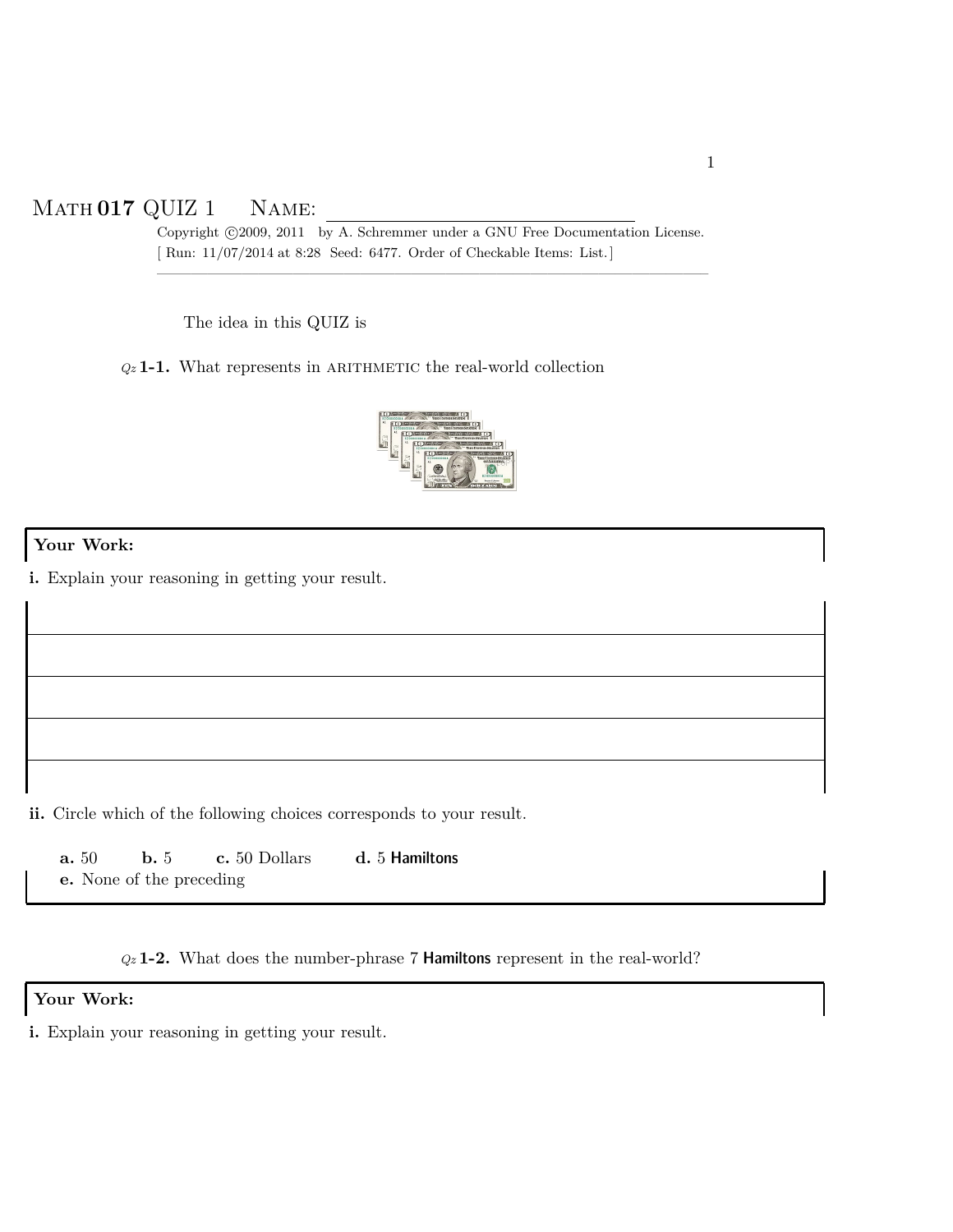

*Qz* **1-3.** Say the following is on a desk



What answer is given in ARITHMETIC to the question "What is on the desk?"

## **Your Work:**

**i.** Explain your reasoning in getting your result.

2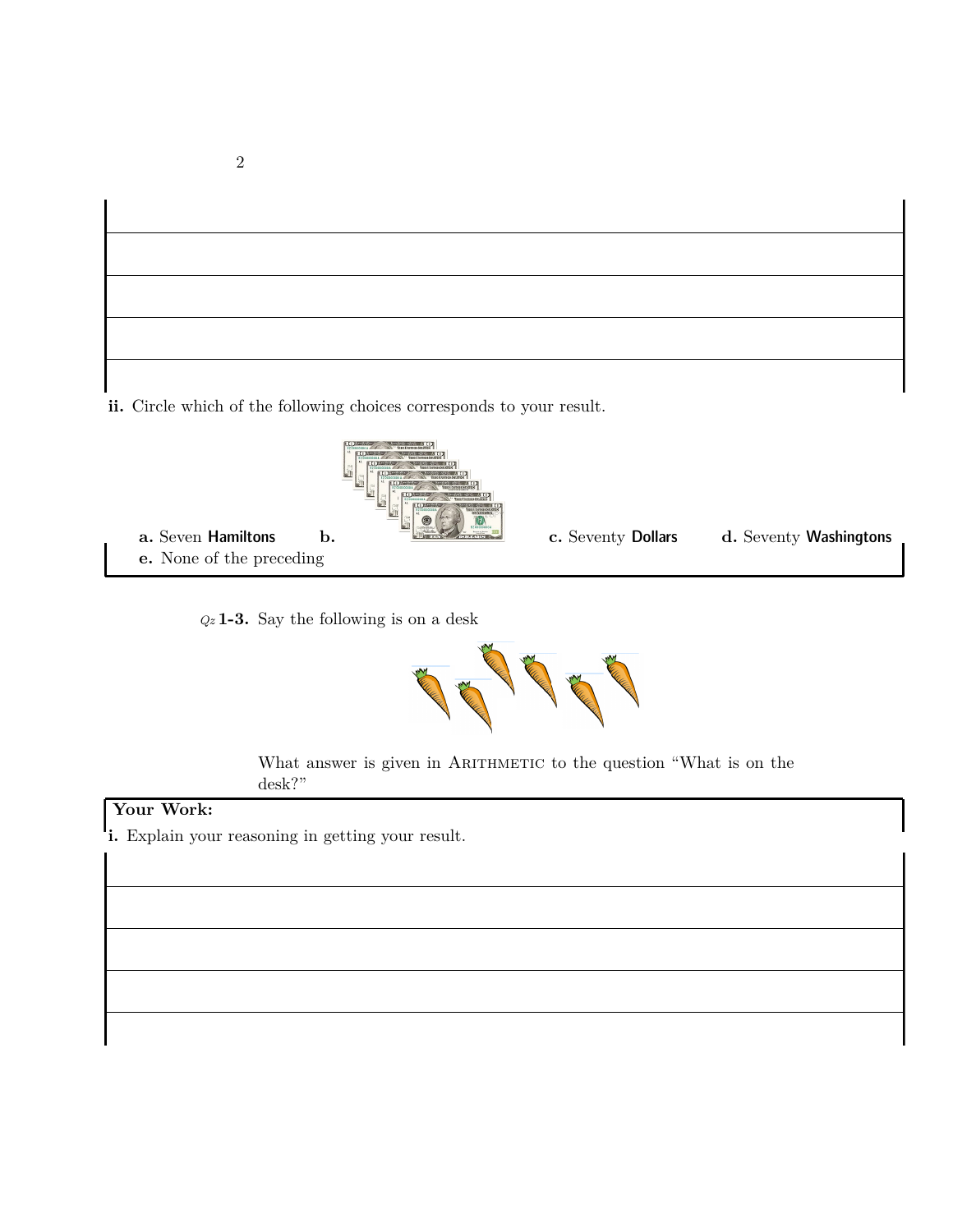**a.** *a* **b.** *b* **c.** *c* **d.** *d* **e.** None of the preceding

*Qz* **1-4.** Say the following is on a desk



What answer is given in ARITHMETIC to the question "How many items are on the desk?"

#### **Your Work:**

**i.** Explain your reasoning in getting your result.

**ii.** Circle which of the following choices corresponds to your result.

**a.** *a* **b.** *b* **c.** *c* **d.** *d* **e.** None of the preceding

*Qz* **1-5.** Say the following is on a desk

The Contract of Contract of Contract of Contract of Contract of Contract of Contract of Contract of Contract o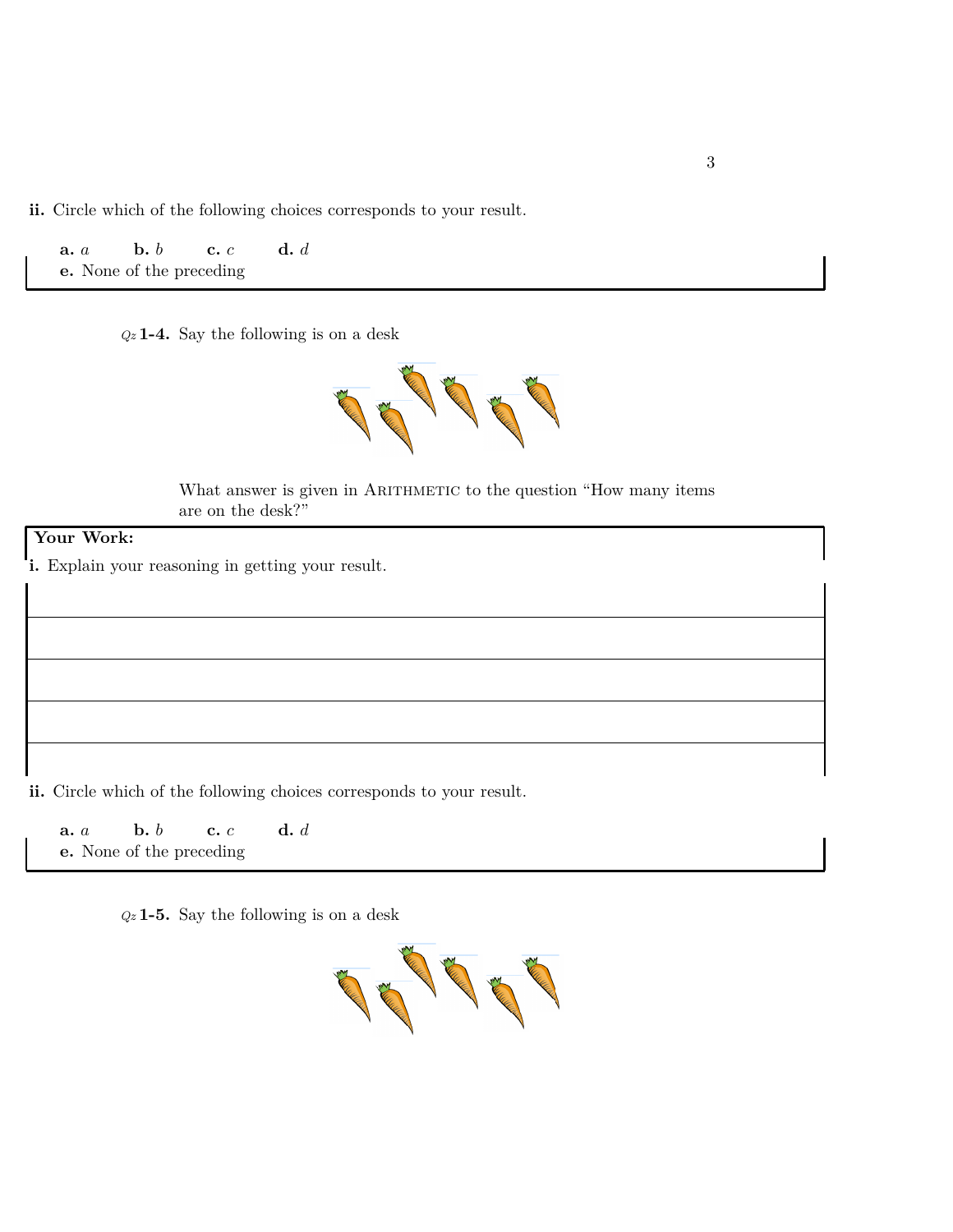What answer is given in ARITHMETIC to the question "What kind of items are on the desk?"

## **Your Work:**

**i.** Explain your reasoning in getting your result.

**ii.** Circle which of the following choices corresponds to your result.

**a.** *a* **b.** *b* **c.** *c* **d.** *d* **e.** None of the preceding

*Qz* **1-6.** For which single *number-phrase*, if any, can the *combination*

3 Cats & 5 Dogs & 2 Trees

be changed for?

## **Your Work:**

**i.** Explain your reasoning in getting your result.

**ii.** Circle which of the following choices corresponds to your result.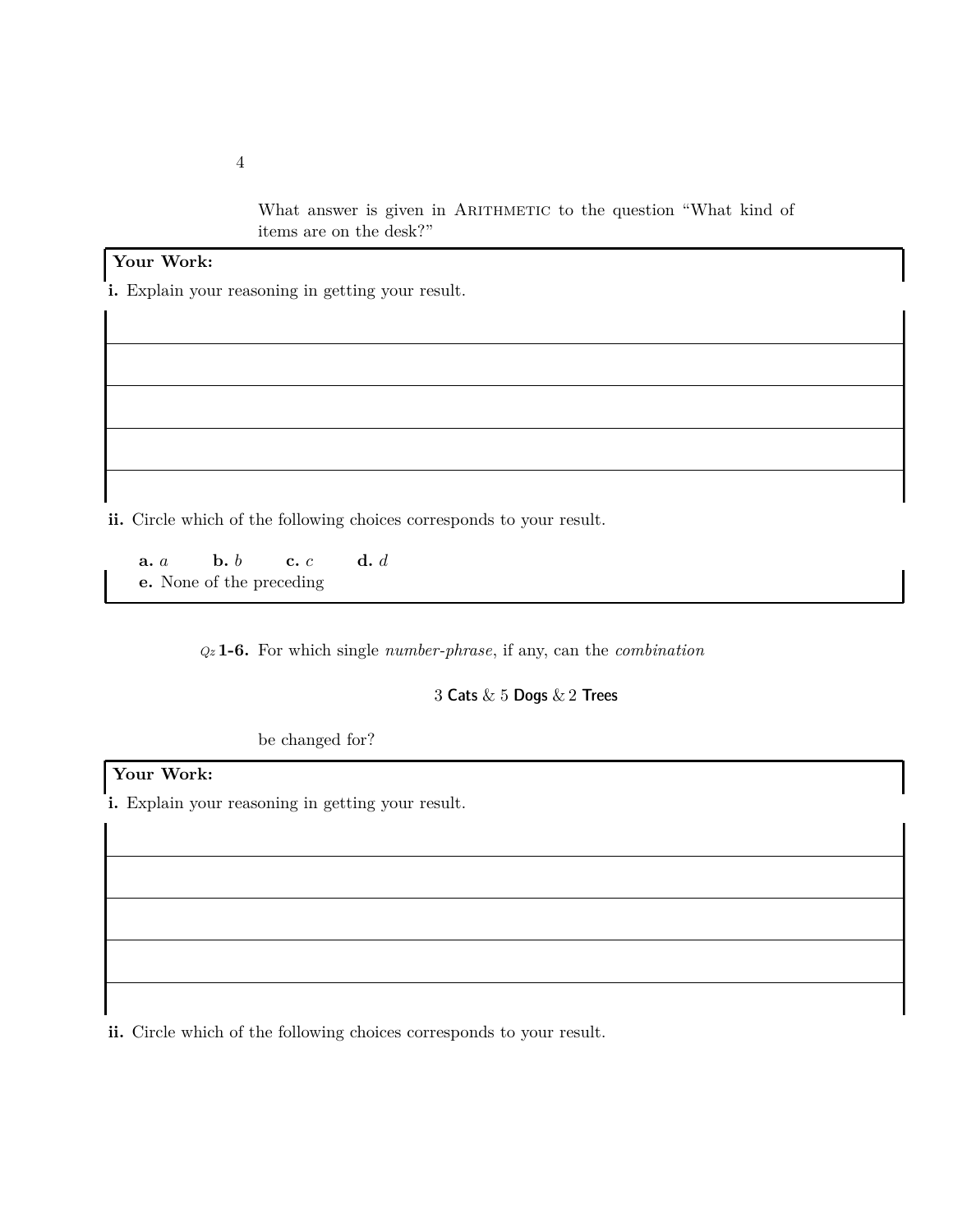**a.** *a* **b.** *b* **c.** *c* **d.** *d* **e.** None of the preceding

*Qz* **1-7.** Say the following is on a desk



What answer is given in ARITHMETIC to the question "What is on the desk?"

#### **Your Work:**

**i.** Explain your reasoning in getting your result.

**ii.** Circle which of the following choices corresponds to your result.

**a.** *a* **b.** *b* **c.** *c* **d.** *d* **e.** None of the preceding

*Qz* **1-8.** Say the following is on a desk

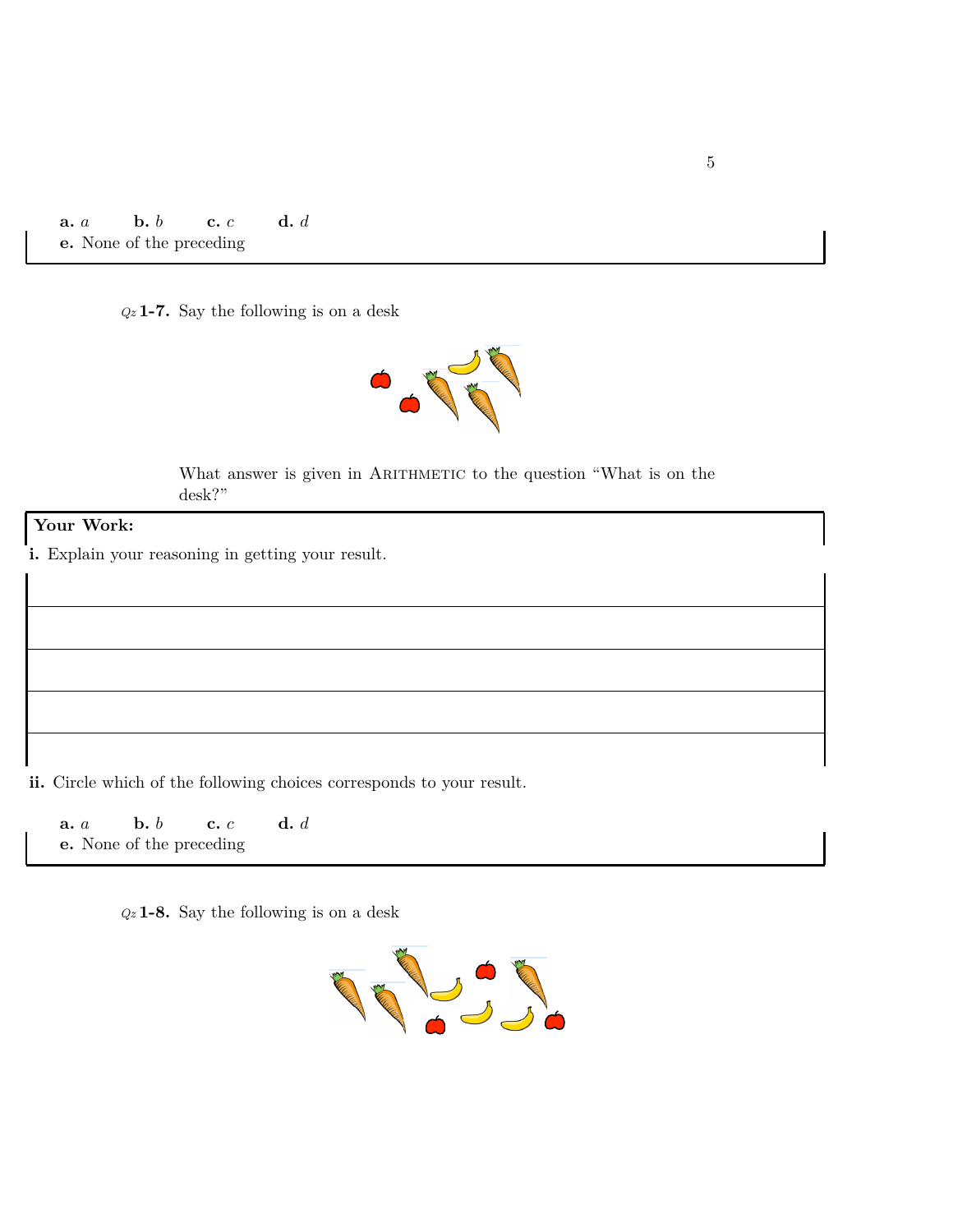What answer is given in ARITHMETIC to the question "How many items are on the desk?"

#### **Your Work:**

**i.** Explain your reasoning in getting your result.

**ii.** Circle which of the following choices corresponds to your result.

**a.** *a* **b.** *b* **c.** *c* **d.** *d* **e.** None of the preceding

*Qz* **1-9.** Say the following is on a desk



What answer is given in ARITHMETIC to the question "What kind of items are on the desk?"

## **Your Work:**

**i.** Explain your reasoning in getting your result.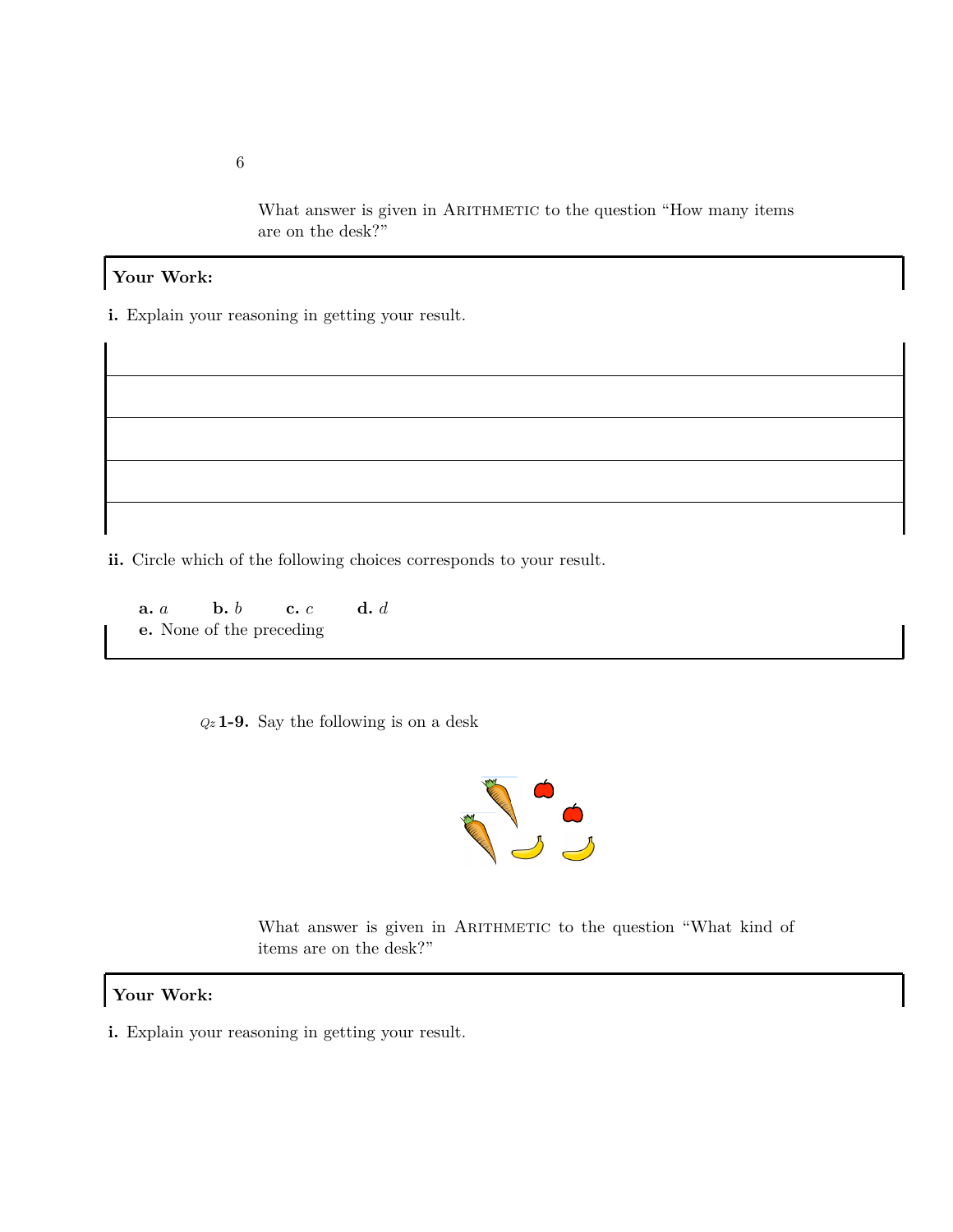**a.** *a* **b.** *b* **c.** *c* **d.** *d* **e.** None of the preceding

 $Qz$  **1-10.** What represents in ARITHMETIC the lone item



## **Your Work:**

**i.** Explain your reasoning in getting your result.

**ii.** Circle which of the following choices corresponds to your result.

**a.** *a* **b.** *b* **c.** *c* **d.** *d* **e.** None of the preceding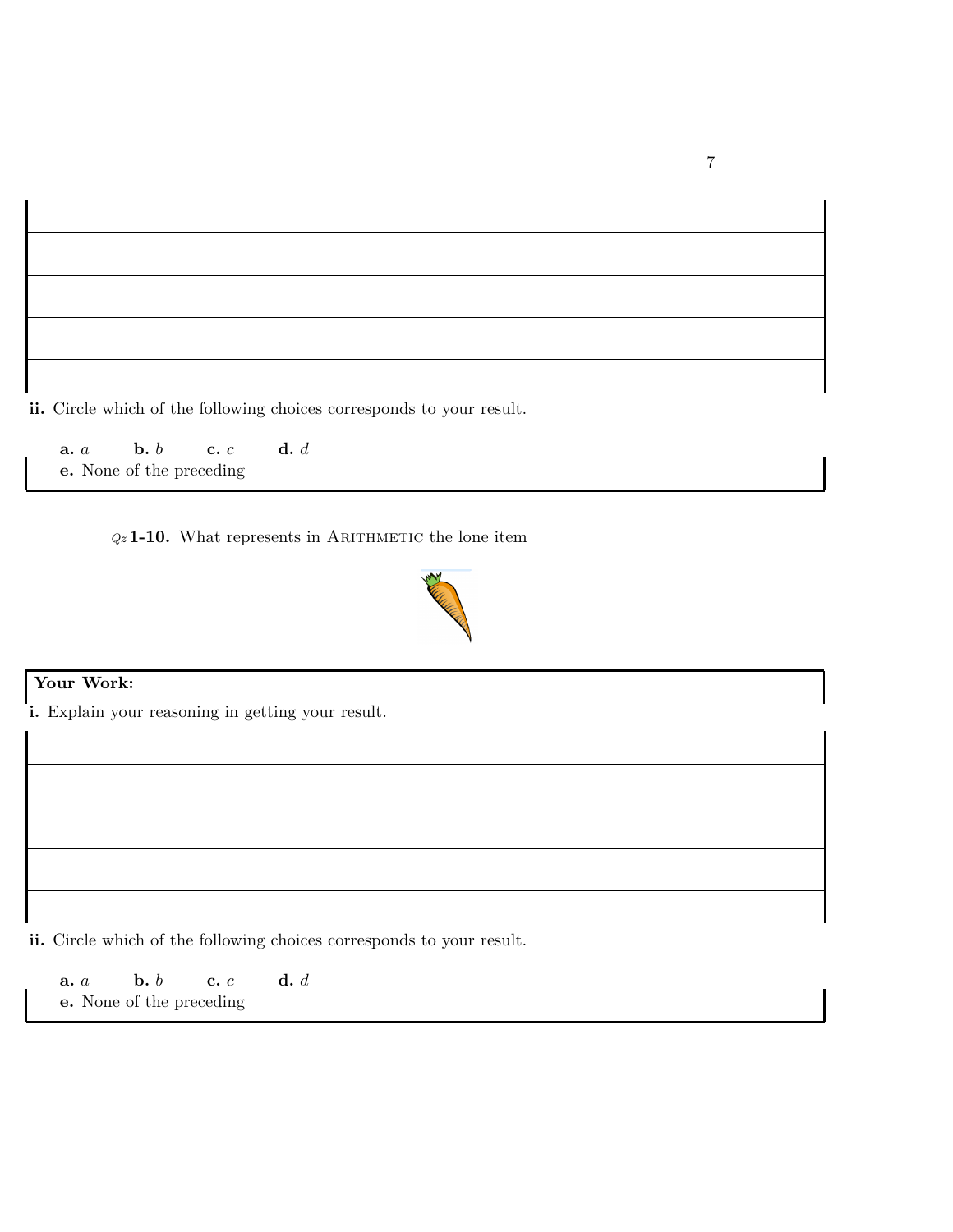# **Your Work: i.** Explain your reasoning in getting your result.

**ii.** Circle which of the following choices corresponds to your result.

**a.** *a* **b.** *b* **c.** *c* **d.** *d* **e.** None of the preceding

*Qz* **1-12.** Write in Arithmetic what corresponds to the following *graph*?



## **Your Work:**

**i.** Explain your reasoning in getting your result.

**ii.** Circle which of the following choices corresponds to your result.

**a.** *a* **b.** *b* **c.** *c* **d.** *d* **e.** None of the preceding

8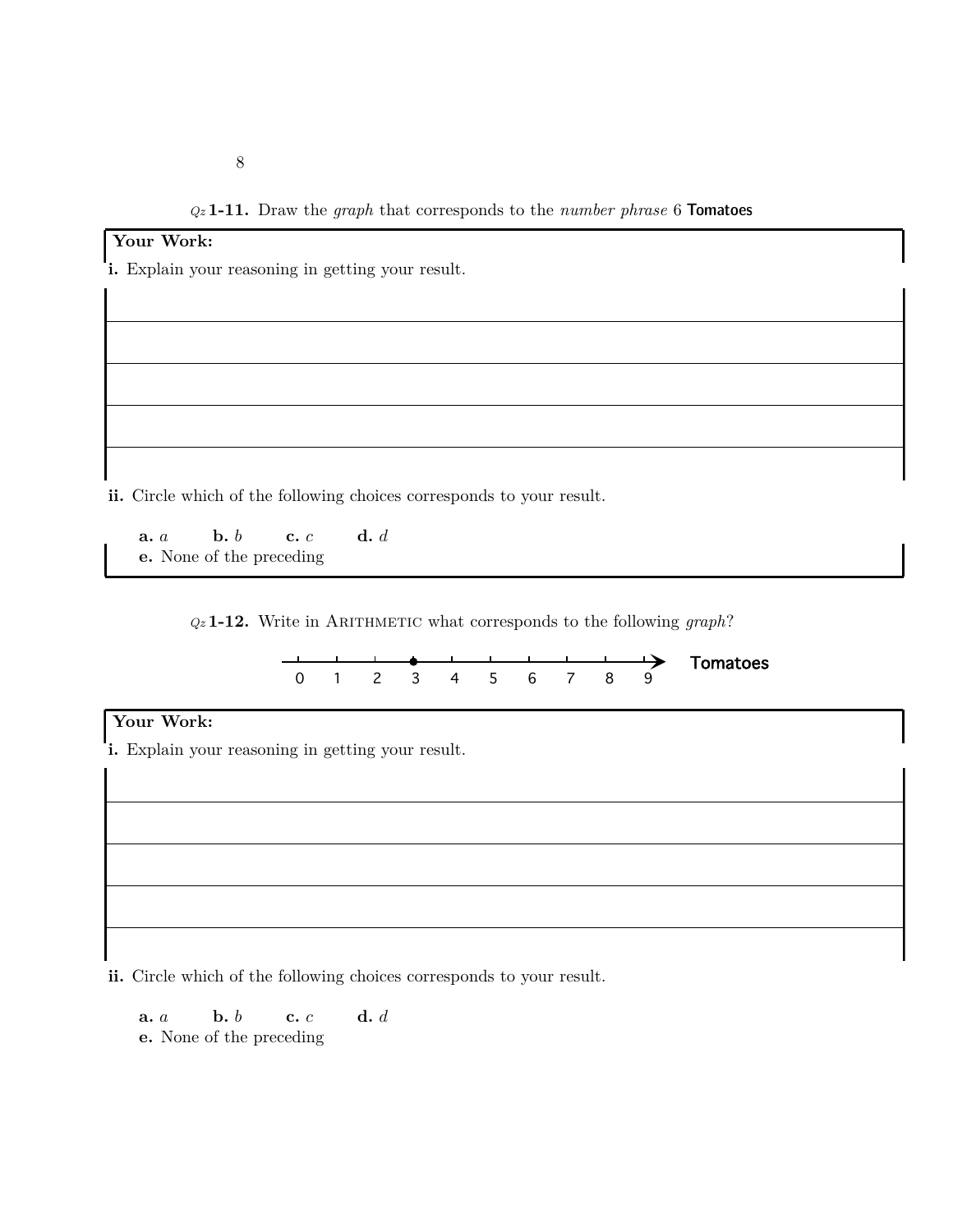



## **Your Work:**

**i.** Explain your reasoning in getting your result.

**ii.** Circle which of the following choices corresponds to your result.

**a.** *a* **b.** *b* **c.** *c* **d.** *d* **e.** None of the preceding





#### **Your Work:**

**i.** Explain your reasoning in getting your result.